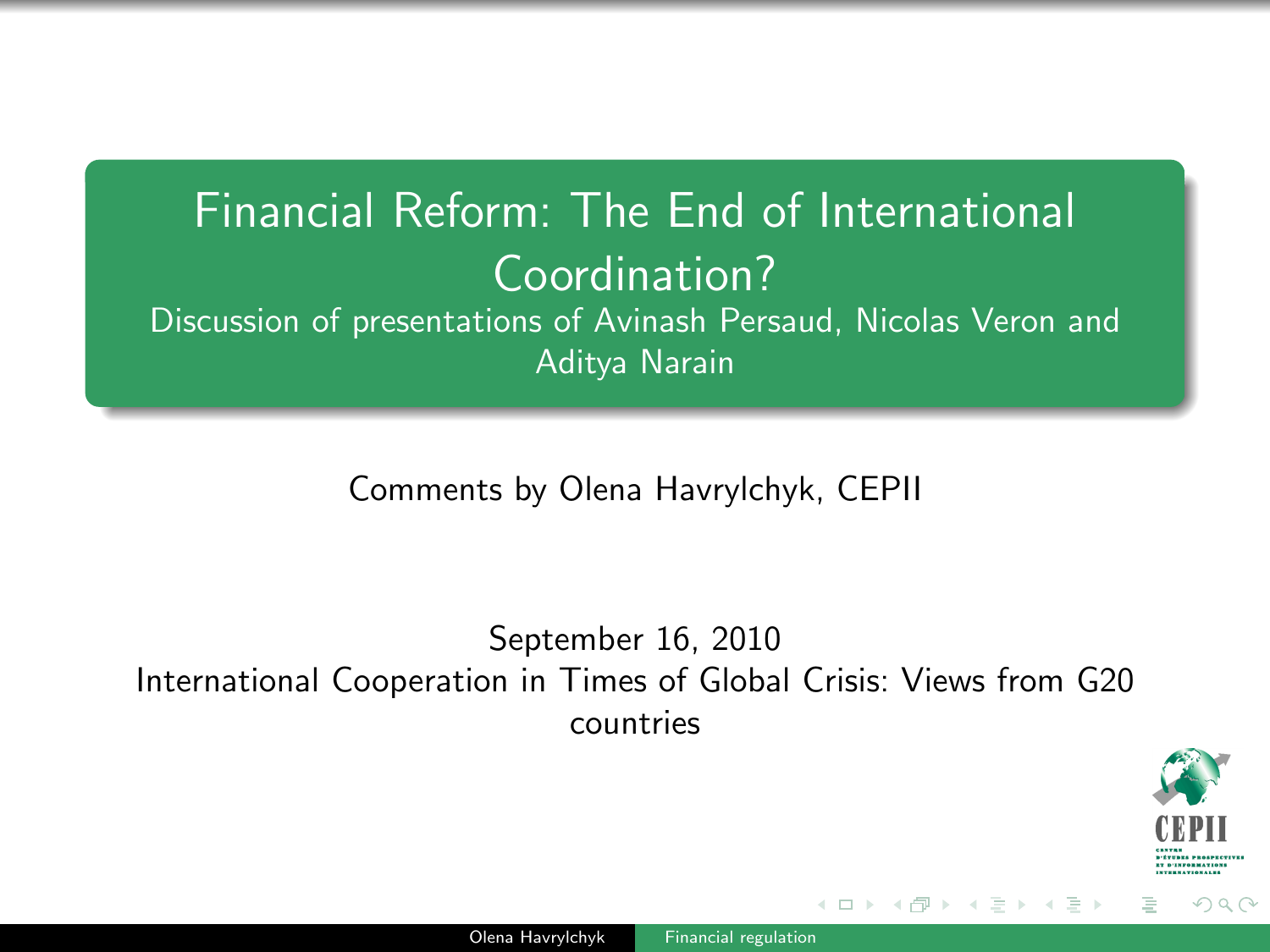#### Finance - Growth Nexus

We are observing the tightening of the financial regulation and there are worries that this might affect growth.



イロト イ押ト イヨト イヨト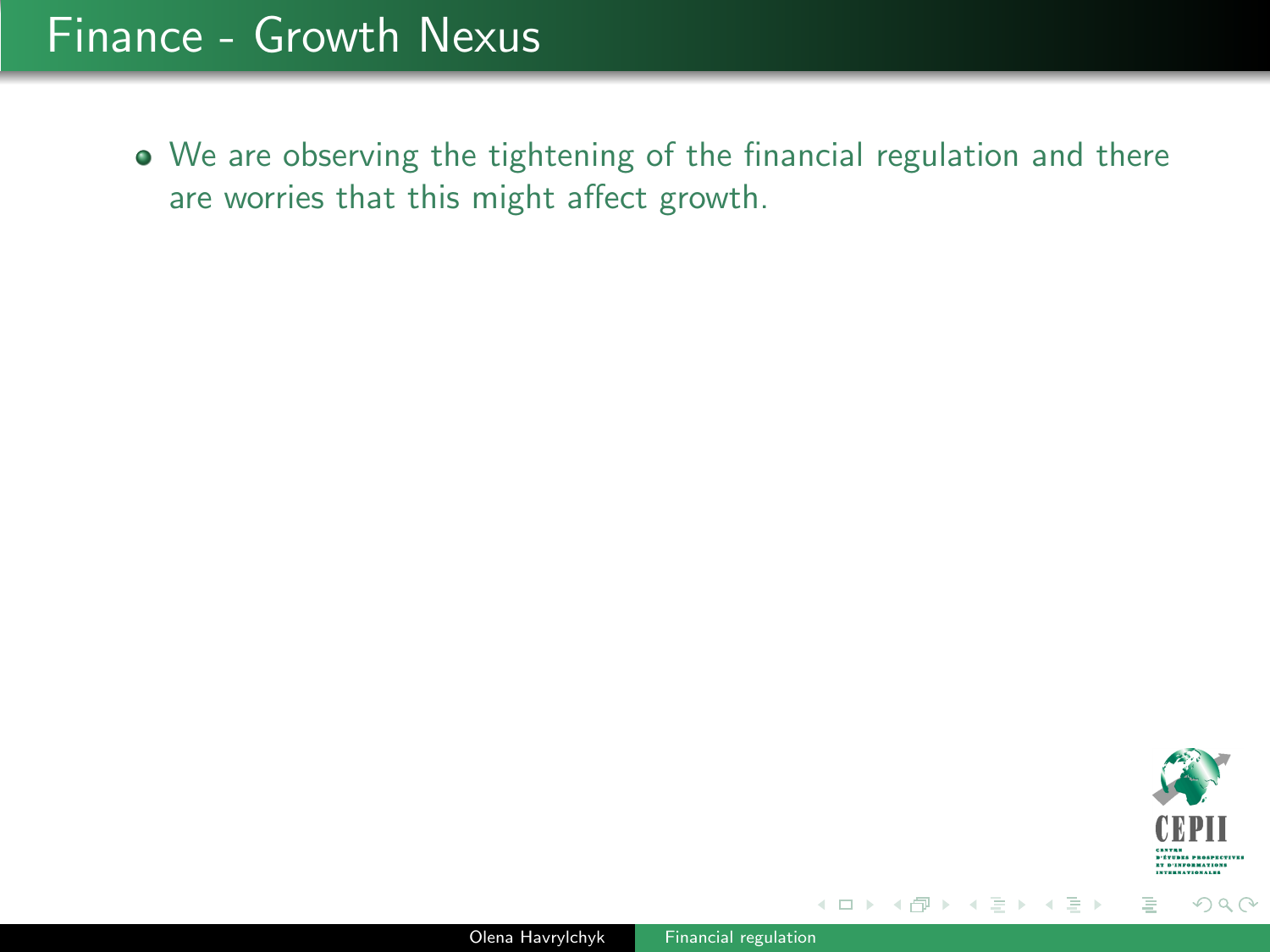#### Finance - Growth Nexus

- We are observing the tightening of the financial regulation and there are worries that this might affect growth.
- The relationship between finance and growth is very complex : More does not mean better.



イロト イ押ト イヨト イヨト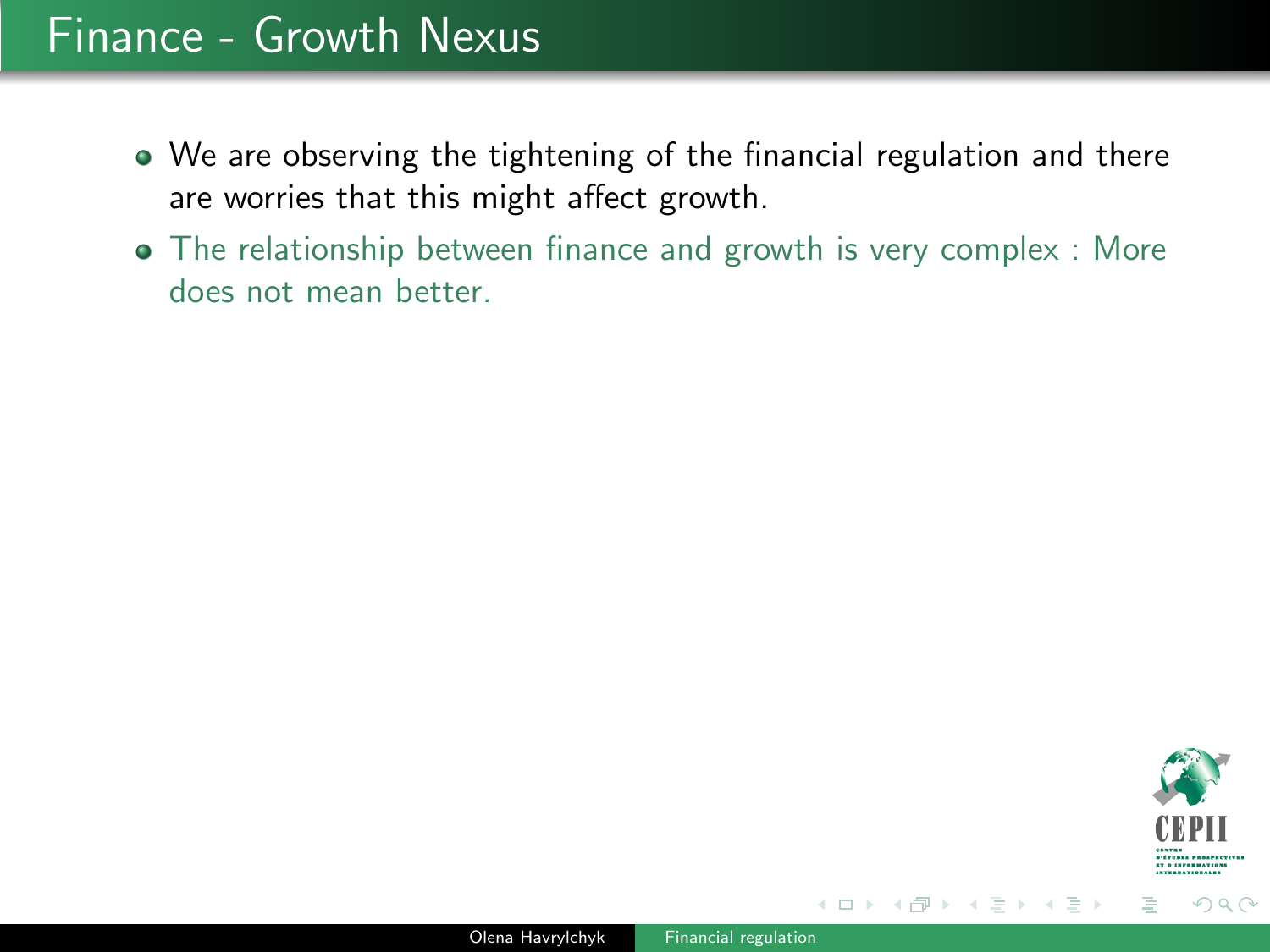- We are observing the tightening of the financial regulation and there are worries that this might affect growth.
- The relationship between finance and growth is very complex : More does not mean better.
	- <sup>1</sup>. Low inflation

 $\triangleright$  Finance leads to growth if inflation is less than 6-8 percent. Financial sector expansion that results from inflationary liquidity creation or deteriorating in lending standards will not enhance long-run growth prospects (Wachtel, 2001).



イロト イ押 トイヨ トイヨト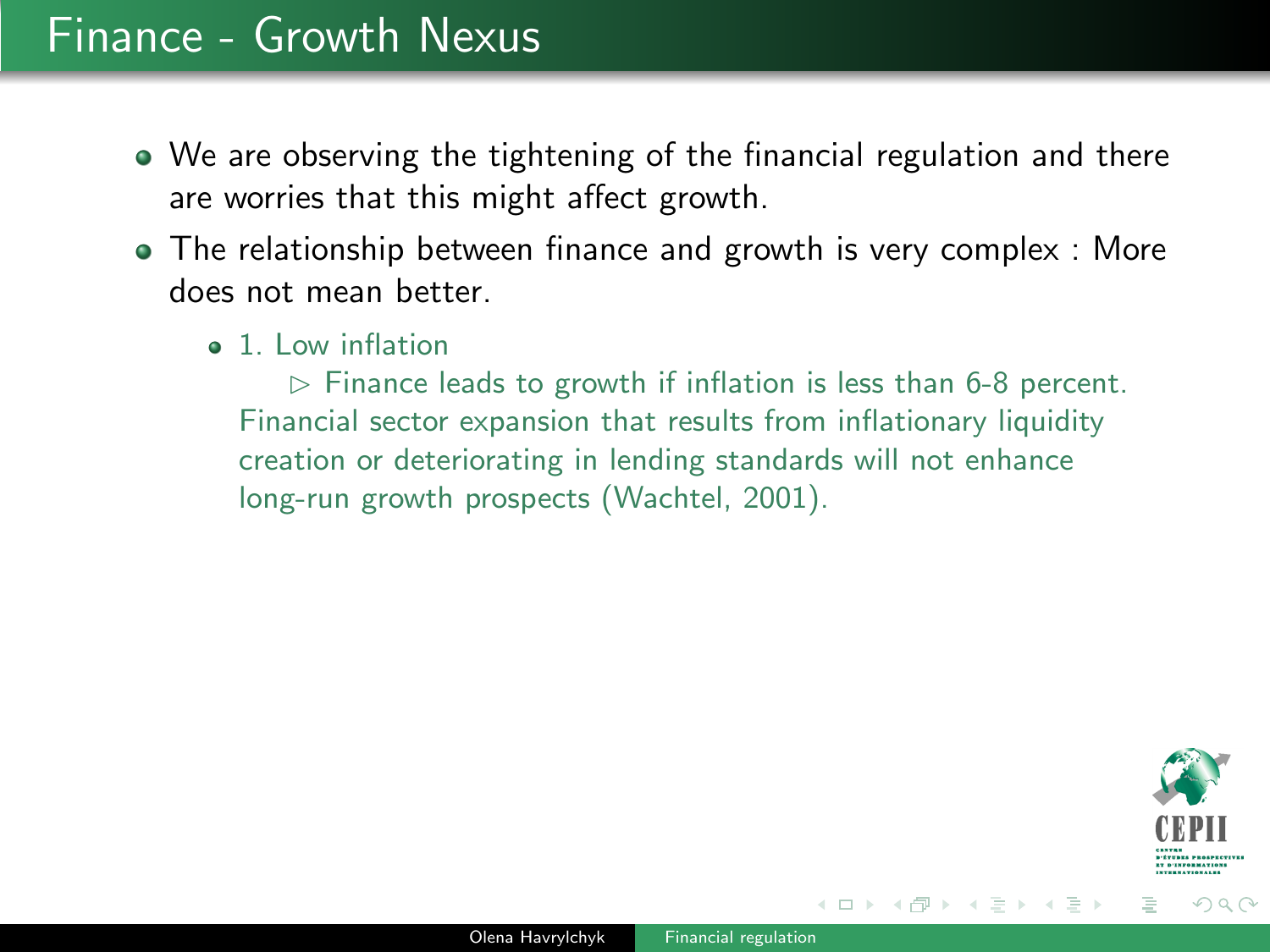- We are observing the tightening of the financial regulation and there are worries that this might affect growth.
- The relationship between finance and growth is very complex : More does not mean better.
	- <sup>a</sup> 1. Low inflation

 $\triangleright$  Finance leads to growth if inflation is less than 6-8 percent. Financial sector expansion that results from inflationary liquidity creation or deteriorating in lending standards will not enhance long-run growth prospects (Wachtel, 2001).

#### • 2. Efficiency and high lending standards

 $\triangleright$  Quality of banks' loan portfolio and efficiency and not sheer volumes of credit are key elements in the channel though which finance propagates growth (Jayaratne and Strahan, 1996).

 $\triangleright$  Qualitative measures of financial institutions are 5 times more important than quantitative ones (Hasan et al., 2009).



 $\Omega$ 

∢ロト (何) (ヨ) (ヨ)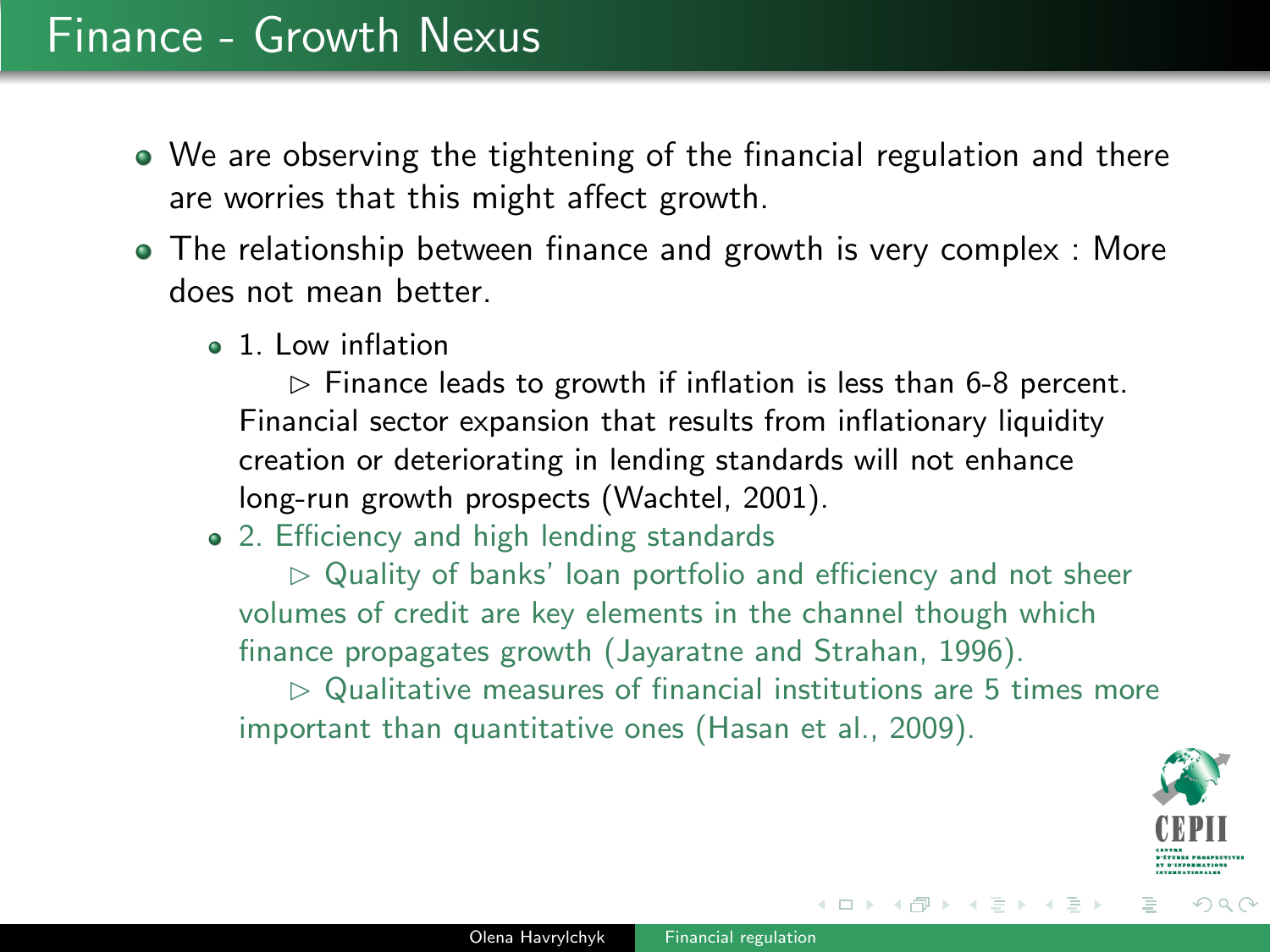- We are observing the tightening of the financial regulation and there are worries that this might affect growth.
- The relationship between finance and growth is very complex : More does not mean better.
	- <sup>a</sup> 1. Low inflation

 $\triangleright$  Finance leads to growth if inflation is less than 6-8 percent. Financial sector expansion that results from inflationary liquidity creation or deteriorating in lending standards will not enhance long-run growth prospects (Wachtel, 2001).

2. Efficiency and high lending standards

 $\triangleright$  Quality of banks' loan portfolio and efficiency and not sheer volumes of credit are key elements in the channel though which finance propagates growth (Jayaratne and Strahan, 1996).

 $\triangleright$  Qualitative measures of financial institutions are 5 times more important than quantitative ones (Hasan et al., 2009).

3. Credit composition

 $\triangleright$  Firm lending has an impact on growth, while household lending does not (Beck et al., 2009).



 $OQ$ 

イロト イ部 トイモト イモト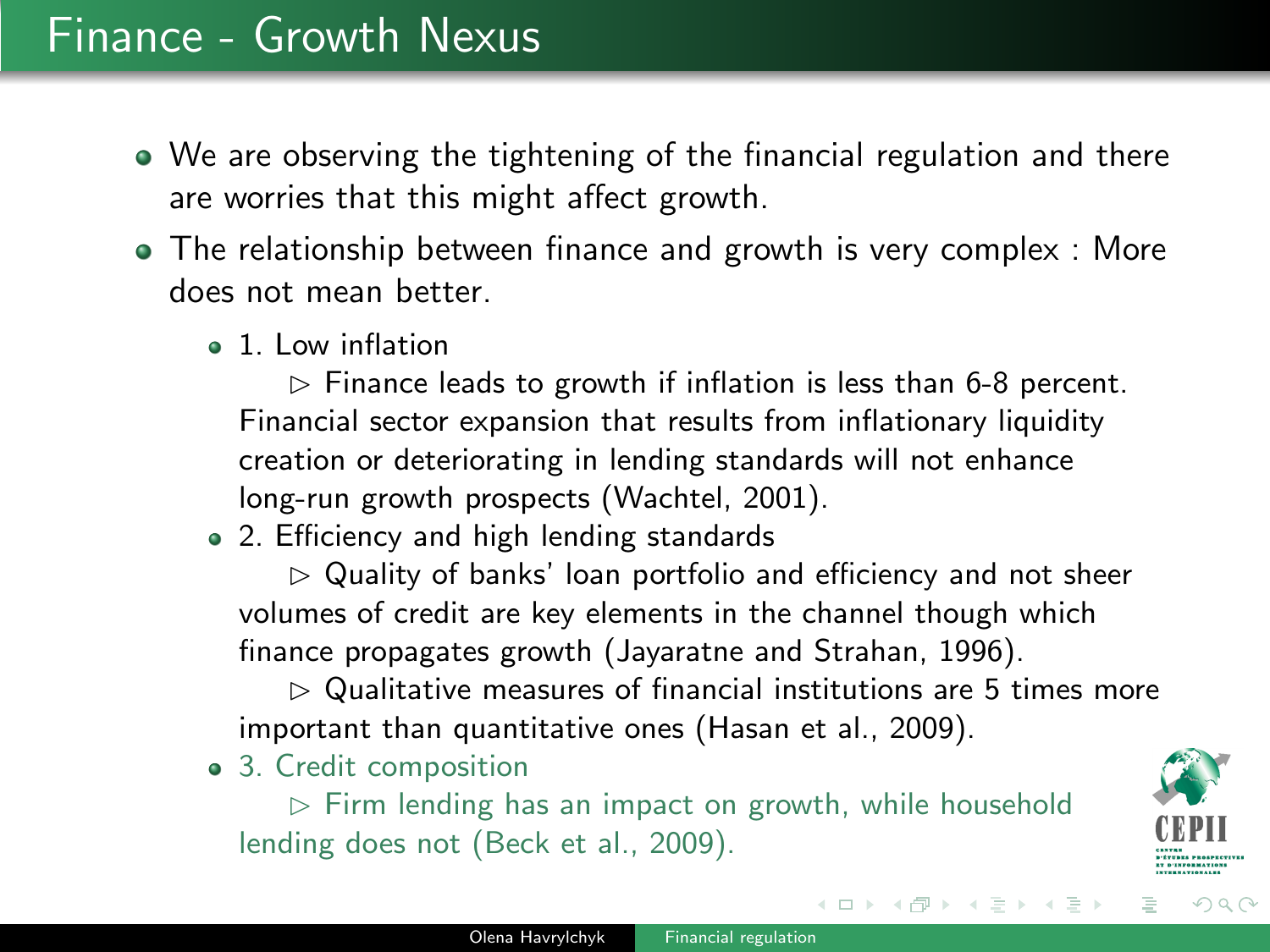## Efficiency-Competition-Stability

How do current reforms impact efficiency/competition in the banking market ?



イロト イ部 トイモト イモト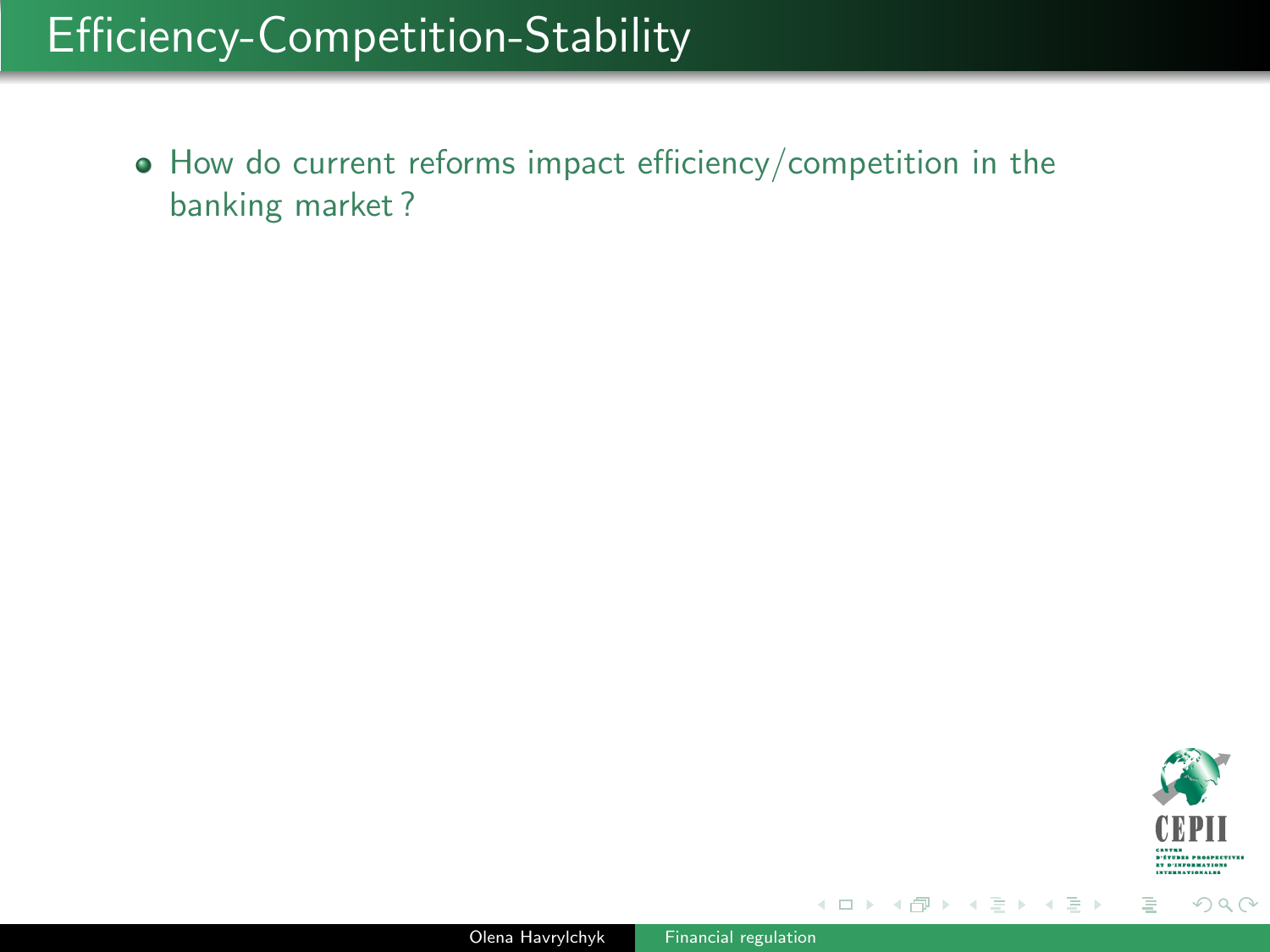## Efficiency-Competition-Stability

- How do current reforms impact efficiency/competition in the banking market ?
	- Higher capitalization : Reduces moral hazard and risky lending. Good for bank-efficiency thanks to lower cost of funding and could be passed on to customers in competitive markets.



∢ロト (何) (ヨ) (ヨ)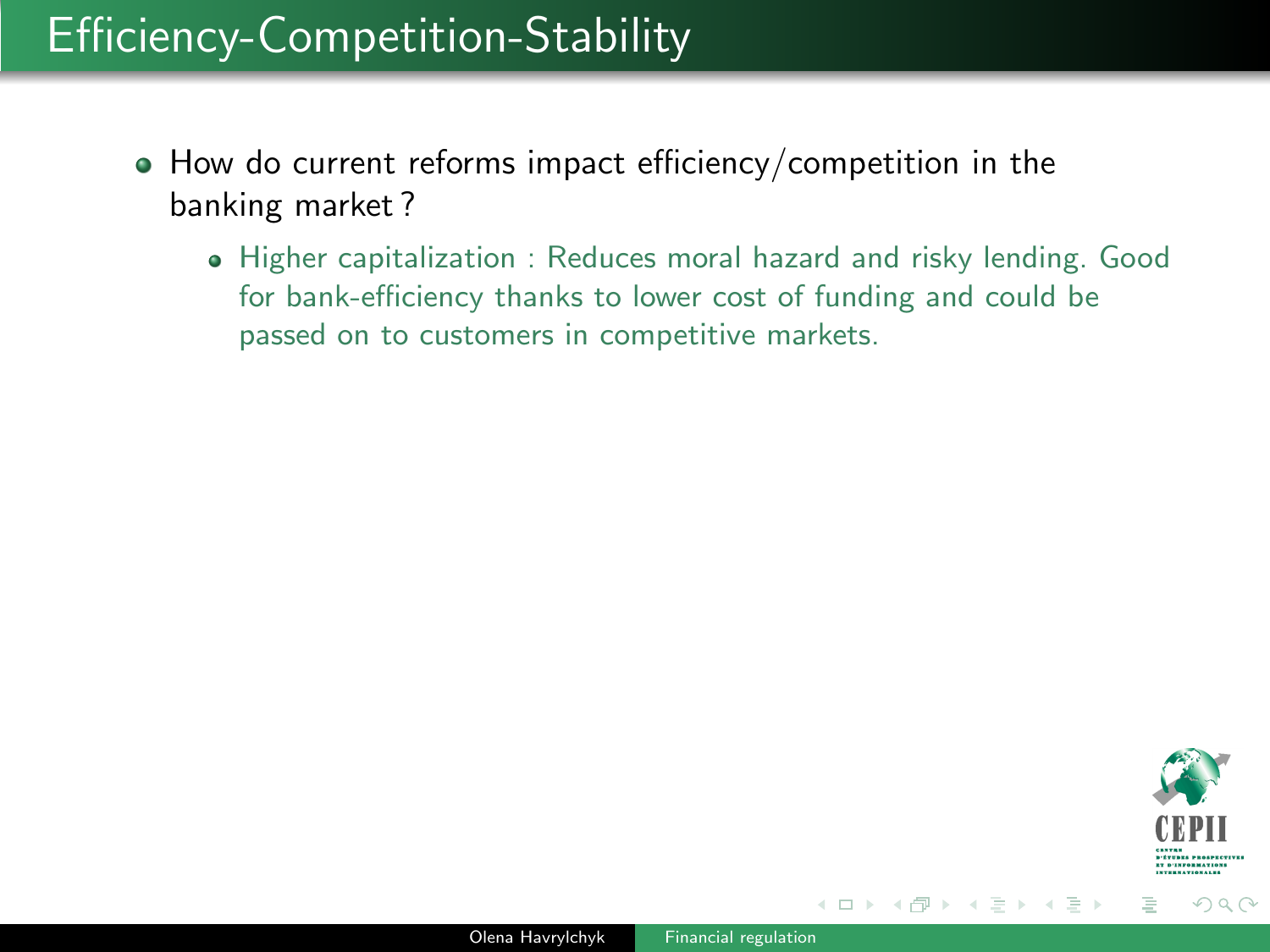## Efficiency-Competition-Stability

- How do current reforms impact efficiency/competition in the banking market ?
	- Higher capitalization : Reduces moral hazard and risky lending. Good for bank-efficiency thanks to lower cost of funding and could be passed on to customers in competitive markets.
	- Countercyclical capital or loan loss provisions ???



 $\Omega$ 

∢ロト (何) (ヨ) (ヨ)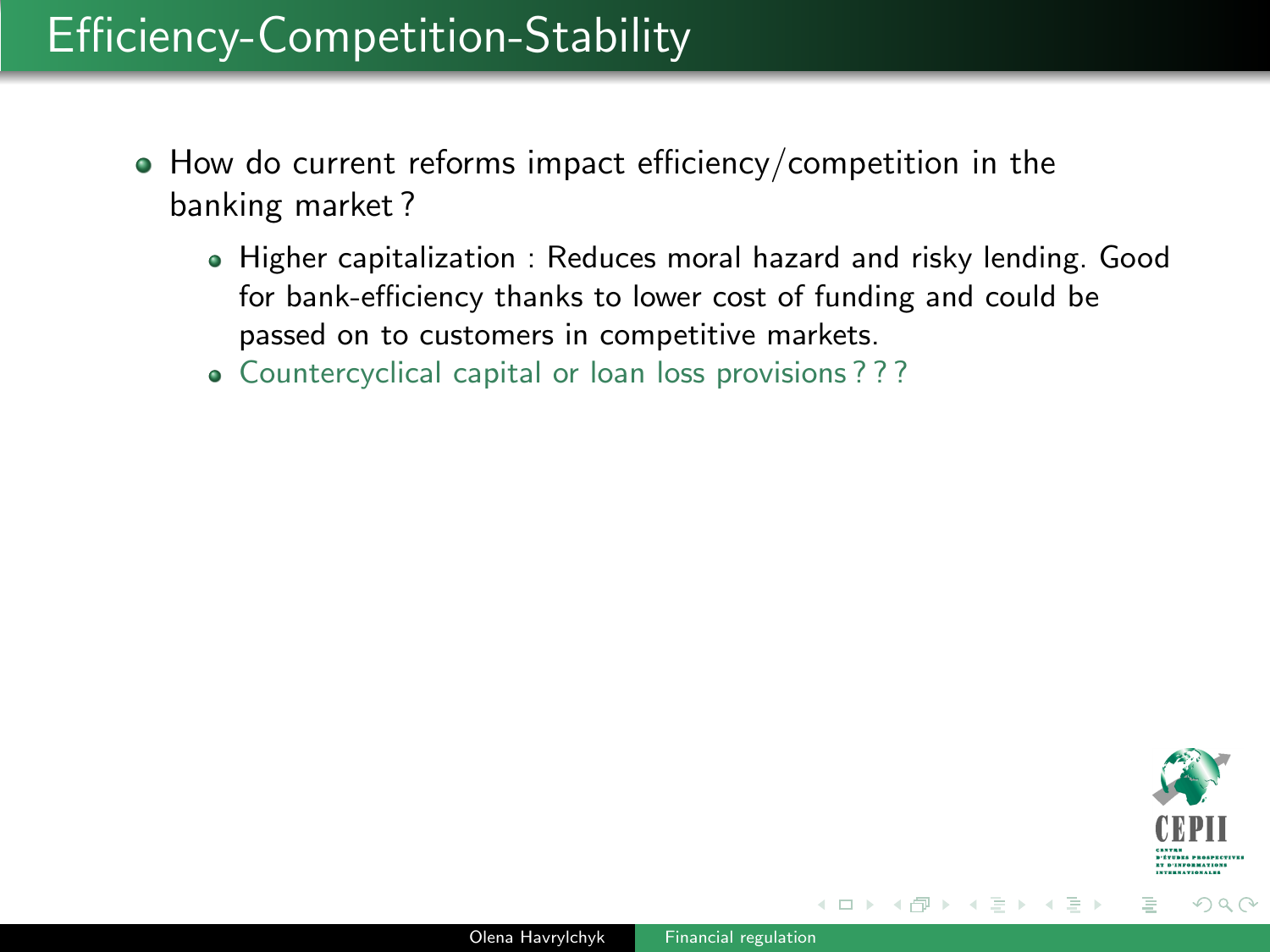- How do current reforms impact efficiency/competition in the banking market ?
	- Higher capitalization: Reduces moral hazard and risky lending. Good for bank-efficiency thanks to lower cost of funding and could be passed on to customers in competitive markets.
	- Countercyclical capital or loan loss provisions ???
	- Bank levy/tax/fees : Depends on the design.

 $\triangleright$  Flat rate for all banks could be passed on to customers. Rate that depends on the bank's contribution to financial stability could counteract the implicit subsidy for large institutions that have much lower funding costs.

 $\triangleright$  If fund is used to bail-out weak banks, this would decrease competition and increases moral hazard. If fund is used to resolve insolvent institutions and compensate solvent institutions, this would decrease moral hazard and increases competition.

 $\triangleright$  Resolution fund vs. Bail-out fund !

 $\triangleright$  Examples : Sweden : losses are borne by shareholders.

Germany : 'bridging bank'. UK : living wills.

 $OQ$ 

イロト イ押 トイヨト イヨト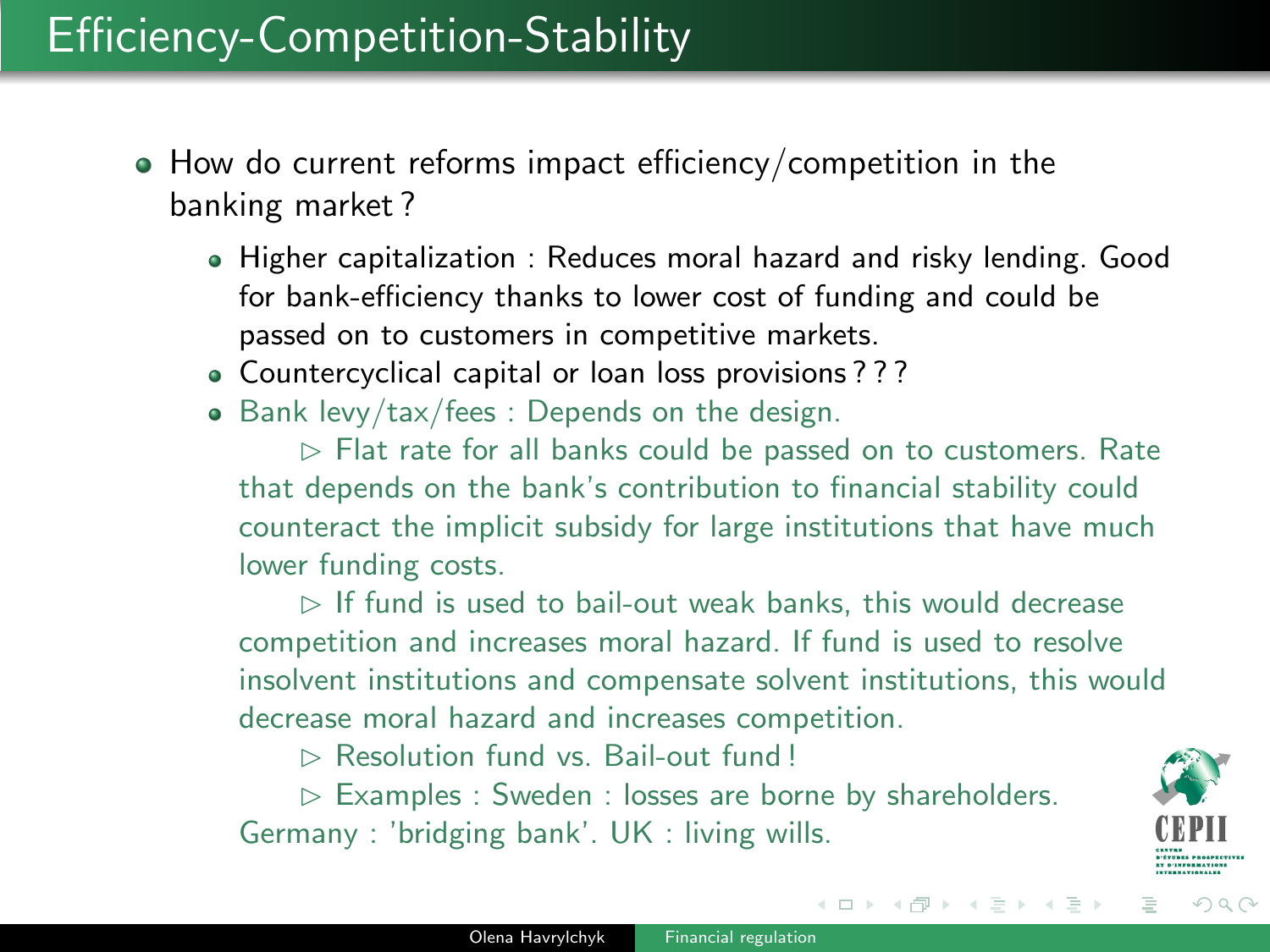Not much ! However, it is exactly in this area where national regulation could be active.



 $\rightarrow$   $\equiv$   $\rightarrow$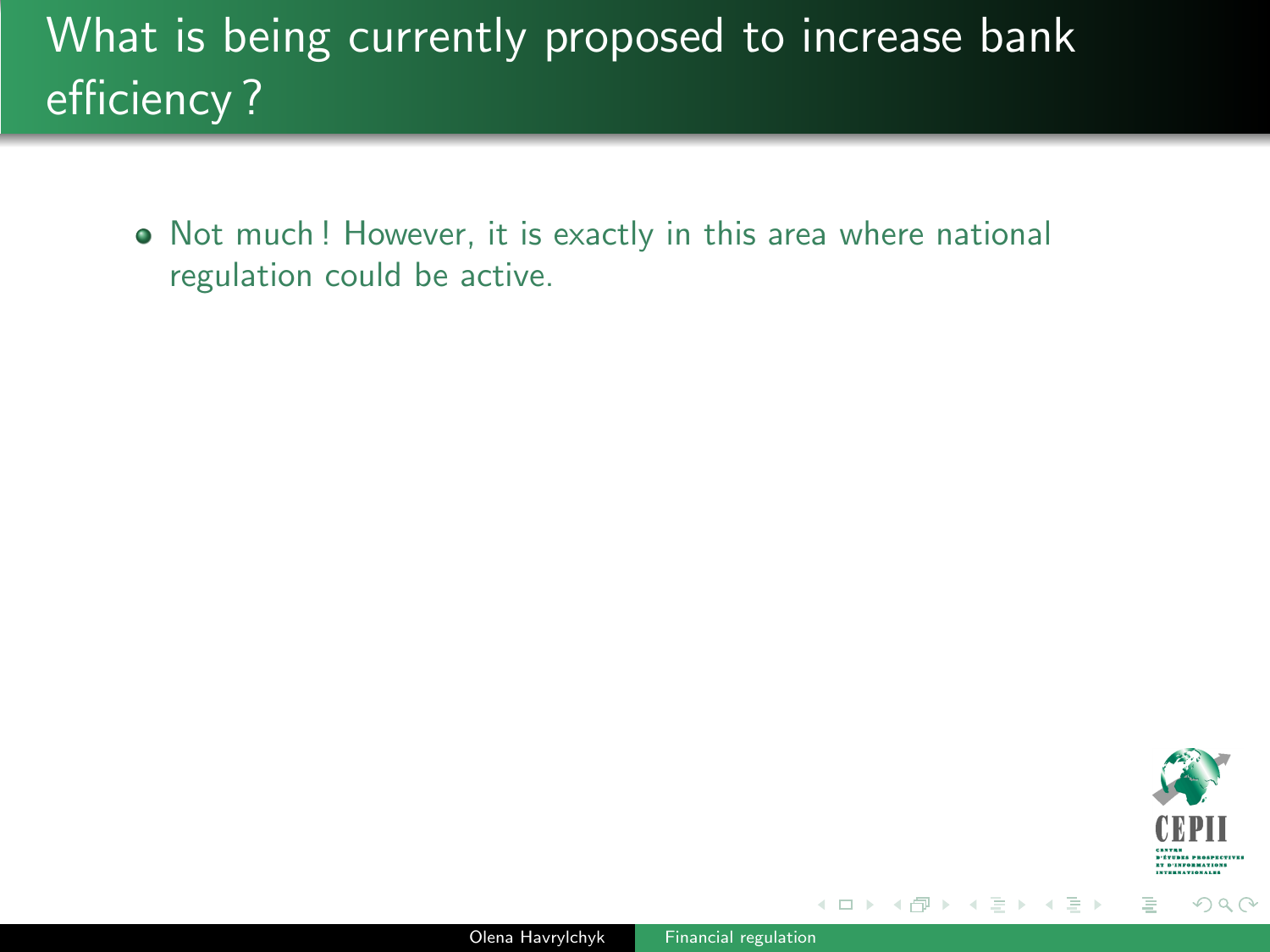- Not much ! However, it is exactly in this area where national regulation could be active.
- A good indicator of market competitions is its profits.



∢ □ ▶ ⊣ n P ▶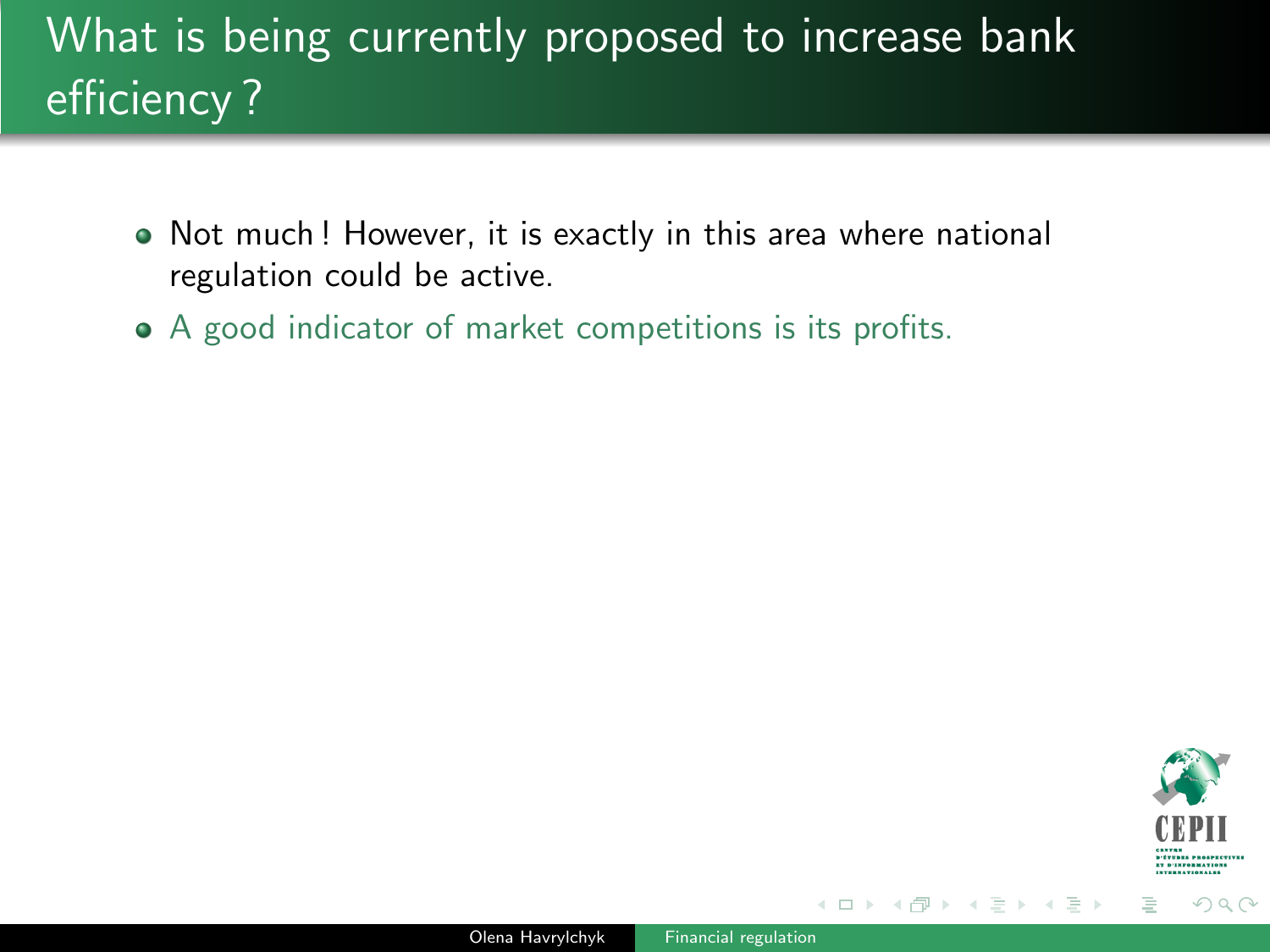- Not much ! However, it is exactly in this area where national regulation could be active.
- A good indicator of market competitions is its profits.
- Example of the EU : price of the core retail banking services : 34 Euros in Netherlands and 252 Euros in Italy. Competition index : almost perfect competition in Netherlands and almost monopoly in Italy (Claessens et al., 2004).



←ロト ←何ト ←ヨト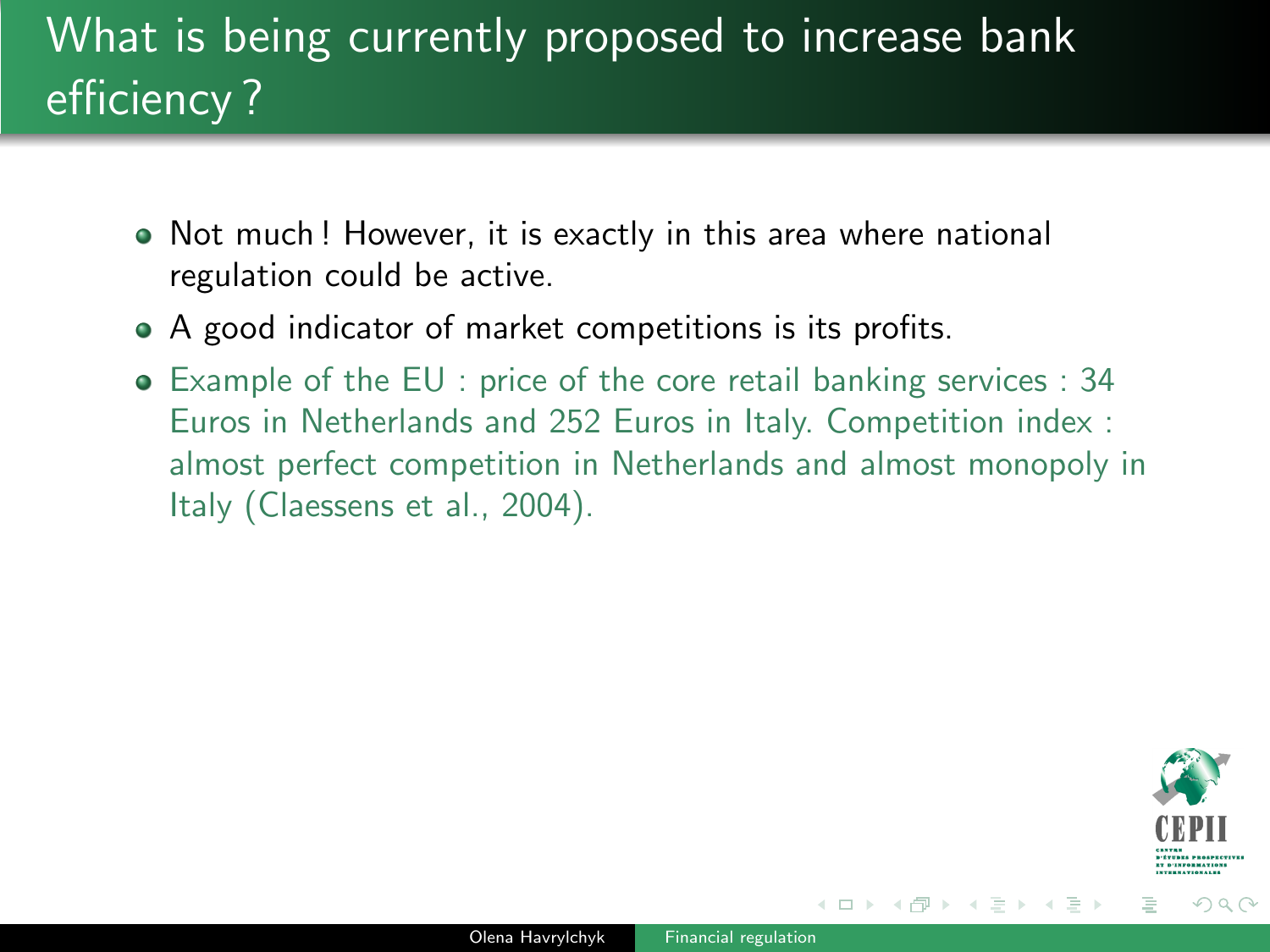- Not much ! However, it is exactly in this area where national regulation could be active.
- A good indicator of market competitions is its profits.
- Example of the EU : price of the core retail banking services : 34 Euros in Netherlands and 252 Euros in Italy. Competition index : almost perfect competition in Netherlands and almost monopoly in Italy (Claessens et al., 2004).
- Given that liberalization has already taken place in many countries, more subtle steps are necessary to enhance competition, such as portable account numbers to overcome high switching costs (which amount to  $1/3$  of lending rates, "bargain then rip-off strategy"), increased transparency, credit bureaus.



 $\Omega$ 

イロト イ押ト イヨト イ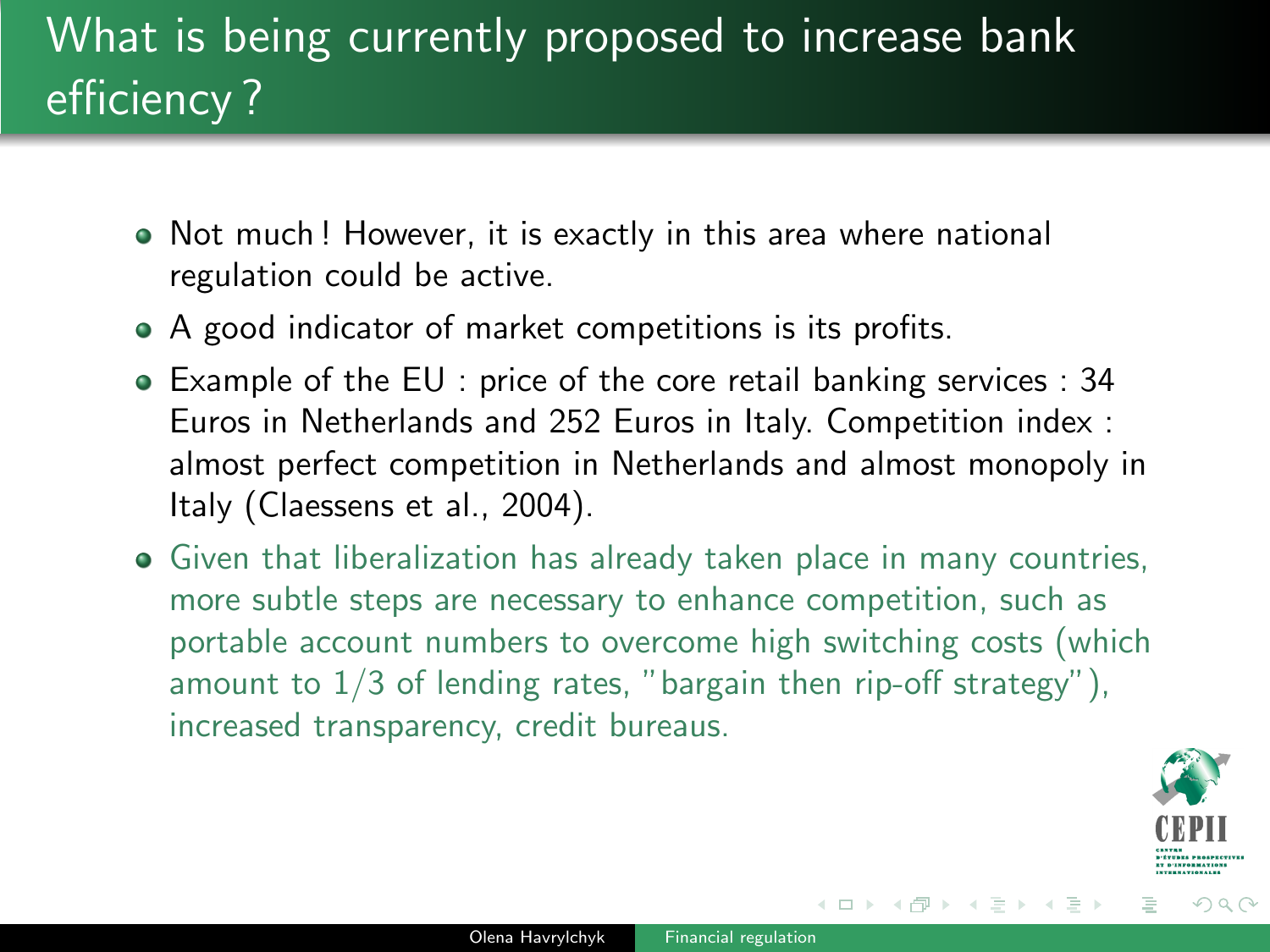- Not much ! However, it is exactly in this area where national regulation could be active.
- A good indicator of market competitions is its profits.
- Example of the EU : price of the core retail banking services : 34 Euros in Netherlands and 252 Euros in Italy. Competition index : almost perfect competition in Netherlands and almost monopoly in Italy (Claessens et al., 2004).
- Given that liberalization has already taken place in many countries, more subtle steps are necessary to enhance competition, such as portable account numbers to overcome high switching costs (which amount to  $1/3$  of lending rates, "bargain then rip-off strategy"), increased transparency, credit bureaus.
- Some countries have succeeded to lessen the impact of the crisis thanks to national regulatory measures or supervisory actions.



∢ロト (何) (ヨ) (ヨ)

 $OQ$